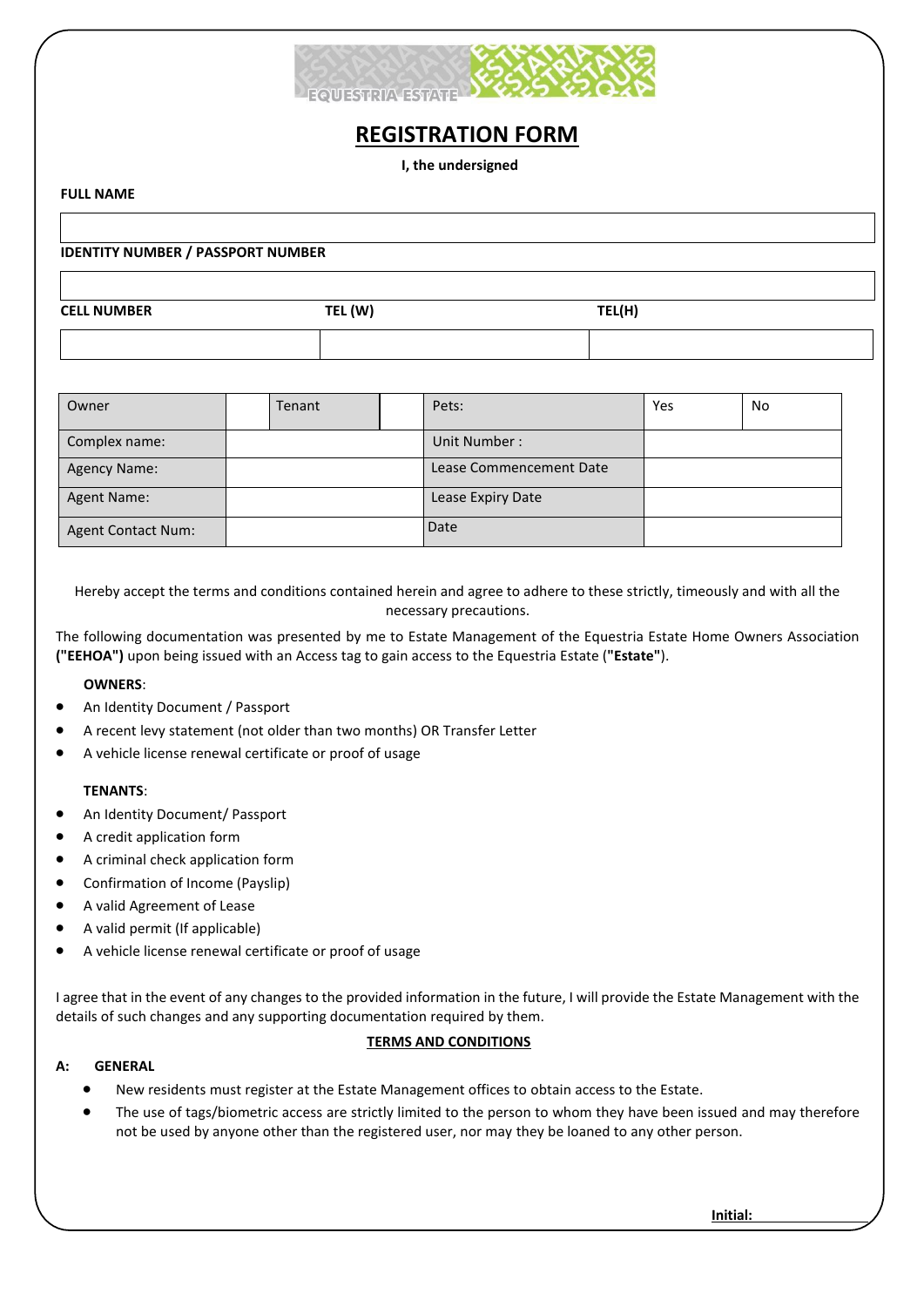- It is an offence to assist visitors, unregistered temporary employees or any other person to gain **unauthorised** access into or out of the Estate or any Sectional Title Complex.
- All residents vehicles are required to be registered at the Estate Management office.

**EQUESTRIA ESTATE JACKS** 

- Tailgating into and out of the Estate is strictly prohibited. Complexes may also reserve the right to enforce these conditions at their access gates.
- Entrance into a Sectional Title Complex for which a person does not have specific authorisation is strictly prohibited.
- Arrangements must be made at the Estate Office at least 48 (forty-eight) hours before moving in or out of the Estate or changing residences within the Estate.
- All owners/residents are bound by the Rules of the Estate(as amended from time to time). Owners/residents will ultimately be liable for the conduct of their visitors, contractors and employees, so it is their responsibility to ensure that such parties adhere to the Rules of the Estate and the respective rules of the Sectional Title Complex (where applicable) at all times.
- Owners/residents must ensure that their domestic workers and other employees do not loiter within the Estate and specifically not near high traffic areas (such as the gates, road circles, streets or intersections).

#### **B: OWNERS:**

- As per the provisions of Section 4 of the Rental Housing Act 50 or 1999, a tenant has the right to privacy at the property during the lease term. The Landlord may only exercise his or her right to inspect the property after reasonable notice to the Tenant.
- The Owner acknowledges and confirms that all Visitors, Tenants, Employees, and Service Providers will be made aware of the Estate Rules and any Sectional Title Complex Rules (where applicable).

#### **C: AGENTS:**

- Agents will only be permitted to obtain access to the Estate by prior appointment. The Agent shall furthermore be required to accompany such a prospective purchaser or Tenant to the premises personally.
- Agents are not permitted to erect "For Sale" or "Show House" or "To Let" board at the property without the prior written permission of Management of the EEHOA.

#### **D: TENANTS:**

- All new tenants or potential new tenants are required to provide the EEHOA with a credit and criminal record check; alternatively, provide to the EEHOA with a written consent to allow the EEHOA to perform a credit check and a criminal record check at least 5 (five) business days before the date of occupation.
- Only Credit Checks from a registered Credit Bureau will be accepted.
- The prospective Tenant must submit all new registration applications at least five business days before the occupation date.
- Any new tenant who refuses to provide the HOA with consent for a criminal or credit check shall not be allowed to register in Equestria Estate as a resident.
- Any foreign national tenant that wishes to register in Equestria Estate needs to provide the Equestria Estate HOA with a valid passport and a valid permit before registration.
- The Tenant acknowledges that, upon occupation of the leased premises, that he/she and his/her family, visitors, employees and servant providers shall at all times adhere to all the Rules of the EEHOA and any Sectional Title Complex (where applicable).
- When a Tenant's lease expires, the Tenant will be required to re-register by completing a new registration form and submit a new lease agreement or addendum to the previous lease agreement to the Estate Management.
- Tenants whose leases are on a month-to-month contract will be required to re-register every month by completing a new registration form.
- Tenants whose lease agreements have expired will receive a notification via e-mail by Estate Management to reregister at the Estate Management offices.
- The Tenant acknowledges that it will be his/her responsibility to register before their lease expires. The EEHOA and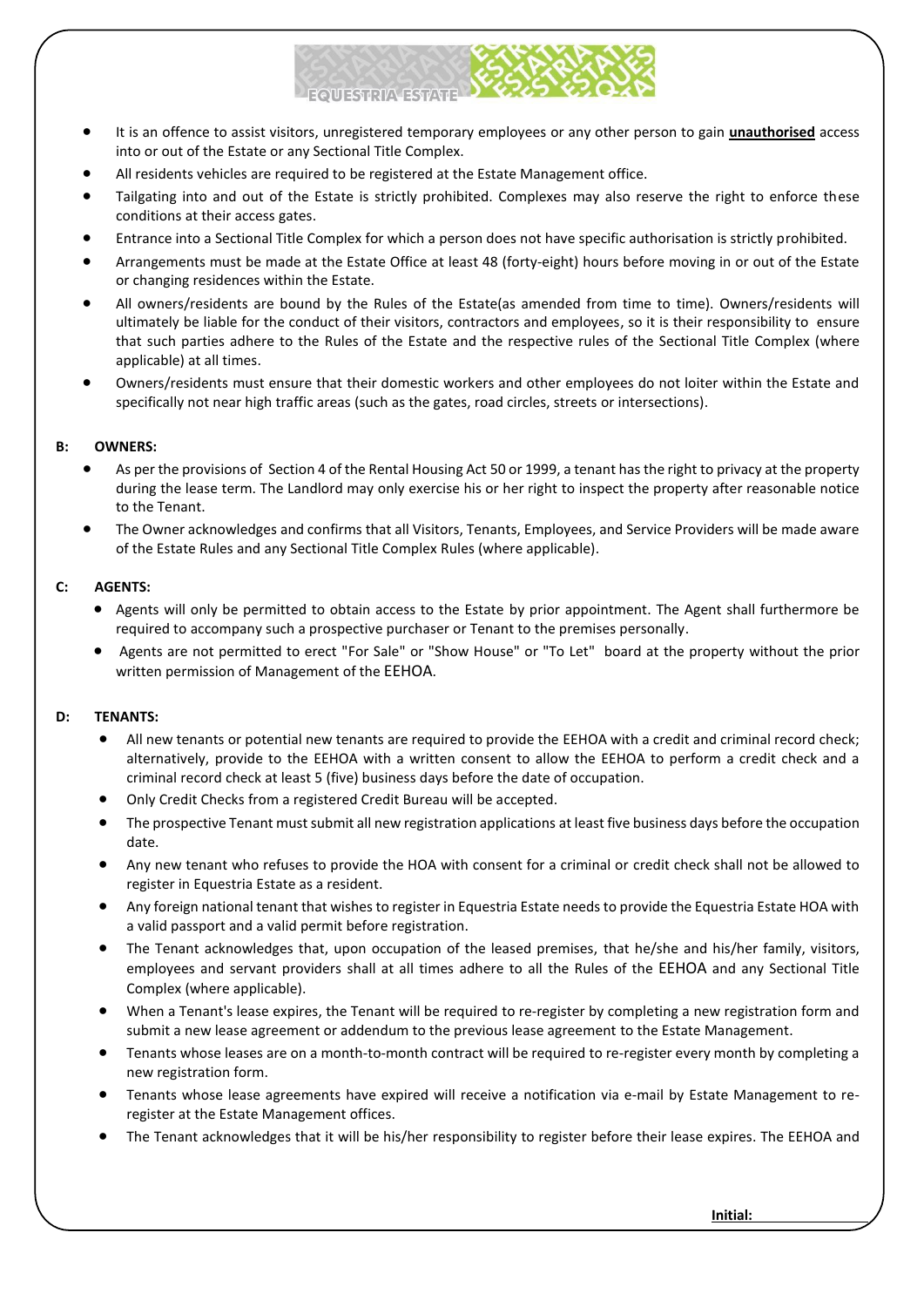the Estate Management will not be held responsible for any damages (actual or consequential) for the Tenant failing to register and whose access tag has expired.

• Any tenant who does not re-register before their lease expires will be charged an admin fee of R250.00 (two hundred and fifty rands).

# **E: LEASE AGREEMENTS:**

- Landlords are referred to section 14(4) of the Consumer Protection Act 68 of 2008 read with Regulation 34180 (section 5) thereto, in which fixed-term Agreements should not exceed a maximum of 24 (twenty-four) months.
- No open-ended lease agreements (agreements without any fixed termination date) will be accepted.

**REQUESTRIA ESTATE JACKS** 

• Month-to-Month agreements will only be accepted when the initial lease period has expired and if the Lease Agreement specifically makes provision for the lease being on a month-to-month basis thereafter.

#### **F: PETS:**

- Pets may only be kept on properties within the Equestria x 31 development after the resident has obtained written permission from the respective Body Corporate Board of Trustees.
- Pets are not permitted to roam the streets, and dogs must be kept on a leash at all times when not in the confines of their owners' premises.
- All dogs and cats are required to be sterilised and immunised against rabies.
- Should animal excrement be deposited in any common property area or on any other owners property, the pet owner shall be responsible for the removal thereof.
- Every pet must wear a collar with a tag indicating the name, telephone number and address of its Owner.
- Pets without identification tags will be regarded as Strays and will be apprehended and handed to the SPCA.

#### **G: USE OF TAGS:**

- I accept and understand that the tag issued to me is for my personal use only and that no other person or an unregistered vehicle is allowed to use this tag.
- I accept that I will be responsible for all additional tags allocated to me, such as additional vehicle tags, pedestrian tags for children, domestic workers and co-occupants.
- If I lose my tag or it gets stolen, I understand that this must be reported to the Estate Management immediately, telephonically (079 878 8901) or via e-mail (*[support@equestria-estate.co.za](mailto:support@equestria-estate.co.za)*).

#### **I: CHANGE OF DETAILS:**

- Dialling list contact numbers only one number per person and only two numbers in total can be registered against a property.
- Any change of details regarding a vehicle or a person's contact information will require a new registration form to be completed and submitted to Estate Management within 24 hours of such change.

# **J ISSUING OF TAGS & BIOMETRIC ACCESS:**

- New or replacement tags will **NOT** be issued to any person if any disciplinary or penalty fees are outstanding.
- A maximum of authorised tags/biometrics that may be issued are as follows:
	- Two vehicle tags/biometrics access per unit
	- Two pedestrian/biometrics access per unit
	- No person will be allowed to have more than one tag
- More than two tags/biometrics for either category will only be issued with the Sectional Title Complex trustees' written authorisation via your managing agency. Such authorisation must state the reasons for such an additional tag/biometric access.
- A vehicle tag/biometric can only be issued to the Owner or authorised user of a vehicle.
- A pedestrian tag/biometric can be issued to a person with a valid Identity Document, Passport or Birth certificate.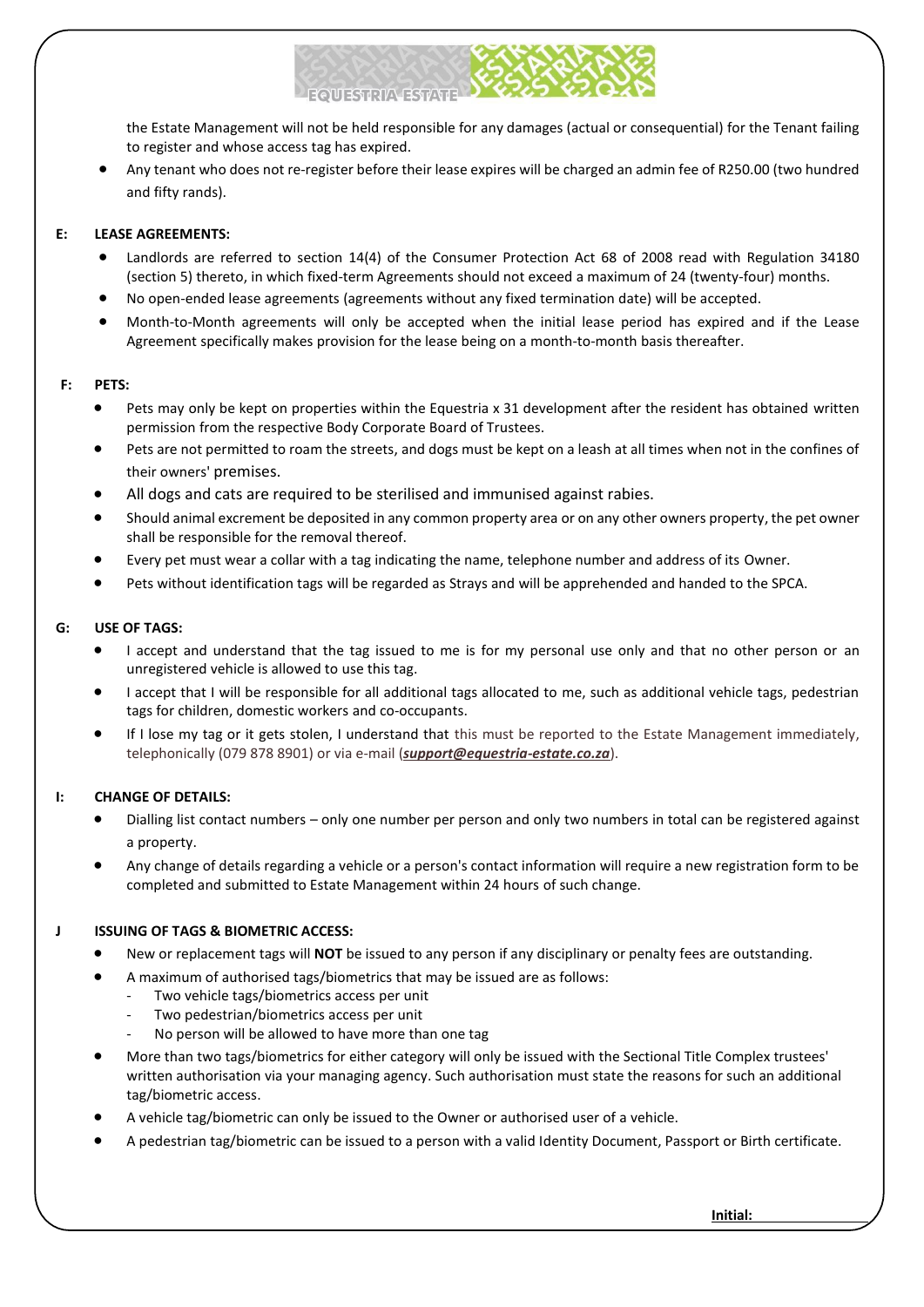- Both the Body Corporate and EEHOA reserves the right to decline such requests for extra tags and biometrics if they feel the proper criteria for issuing such tags or biometrics has not been made.
- Unless a registration form is duly completed and signed, no person will be allowed phone or tag/biometric access.

#### **K REASONS FOR DISCIPLINARY FEES:**

In the circumstances listed hereunder, disciplinary fees or penalties (as prescribed by the EEHOA or the relevant Sectional Title Complex will be imposed against Owners/Tenants)

**EQUESTRIA ESTATE SUCCES** 

- Owner/Tenants not adhering to any of the above conditions
- Damage to or abuse of equipment or misbehaviour at the gates
- Owner/Tenants adhering to the conduct rules of the Estate or your specific complex
- The disciplinary fee can be up to R10 000.00 depending on the severity thereof

#### **L DEVICE INACTIVITY:**

- If your tag is not used within three months, your tag will be deactivated.
- To reactivate your tag, please bring your tag to the management office with your ID/Passport and vehicle registration document.

### **M PROTECTION OF PERSONAL INFORMATION ACT**

## **Consent, Acknowledgment and Acceptance is hereby given to the Equestria Estate HOA by me for the following conditions of personal information usage:**

- I consent that Equestria Estate HOA will be authorised to obtain and, if necessary, share my personal information with any employees, security personnel, selected service providers, partners, subsidiaries and contracted third parties. The personal information obtained may be:
- shared electronically with the parties aforementioned;
- stored in secure storage (either on-site or online) for record-keeping purposes;
- used to record same into the Equestria Estate HOA software systems for the purposes required to run and manage any aspect of the management process of the Estate;
- used to communicate with me regarding any Estate information or notices.
- used for access verification, logging and surveillance purposes;
- used to conduct any credit or criminal background checks required by the Equestria Estate HOA;
- retained for the duration of my residency at the Estate, and after that, for the period as required by the applicable laws at the time;
- I consent that my information may be electronically transferred and shared with the parties mentioned above, who will separately access, view and store this personal information.
- Although the Equestria Estate HOA undertake to take all reasonable steps to protect this personal information and maintain my personal information confidentiality, the Equestria Estate HOA cannot guarantee the security or integrity of any information transmitted (either electronically, verbally or in writing), and I agree that any information so submitted shall be done so at my own risk
- I acknowledge that once the Equestria Estate HOA shares any personal information to any parties mentioned above, that the Equestria Estate HOA shall not have any control over this personal information once shared and will not be responsible for the security of any personal information after that.
- Equestria Estate HOA confirms compliance with the relevant and necessary data protection laws applicable in the country from time to time and commits to applying all safety and security measures whilst this information is under its control

Thus done and Signed on this (Date) \_\_\_\_\_\_\_\_\_\_\_\_\_\_\_\_\_\_\_\_\_\_\_\_\_\_\_\_ at (Place) \_\_\_\_\_\_\_\_\_\_\_\_\_\_\_\_\_\_\_\_\_\_\_\_\_\_\_\_\_\_\_\_\_\_

**Signature(owner/tenant)**

\_\_\_\_\_\_\_\_\_\_\_\_\_\_\_\_\_\_\_\_\_\_\_\_\_\_\_\_\_\_\_\_\_\_\_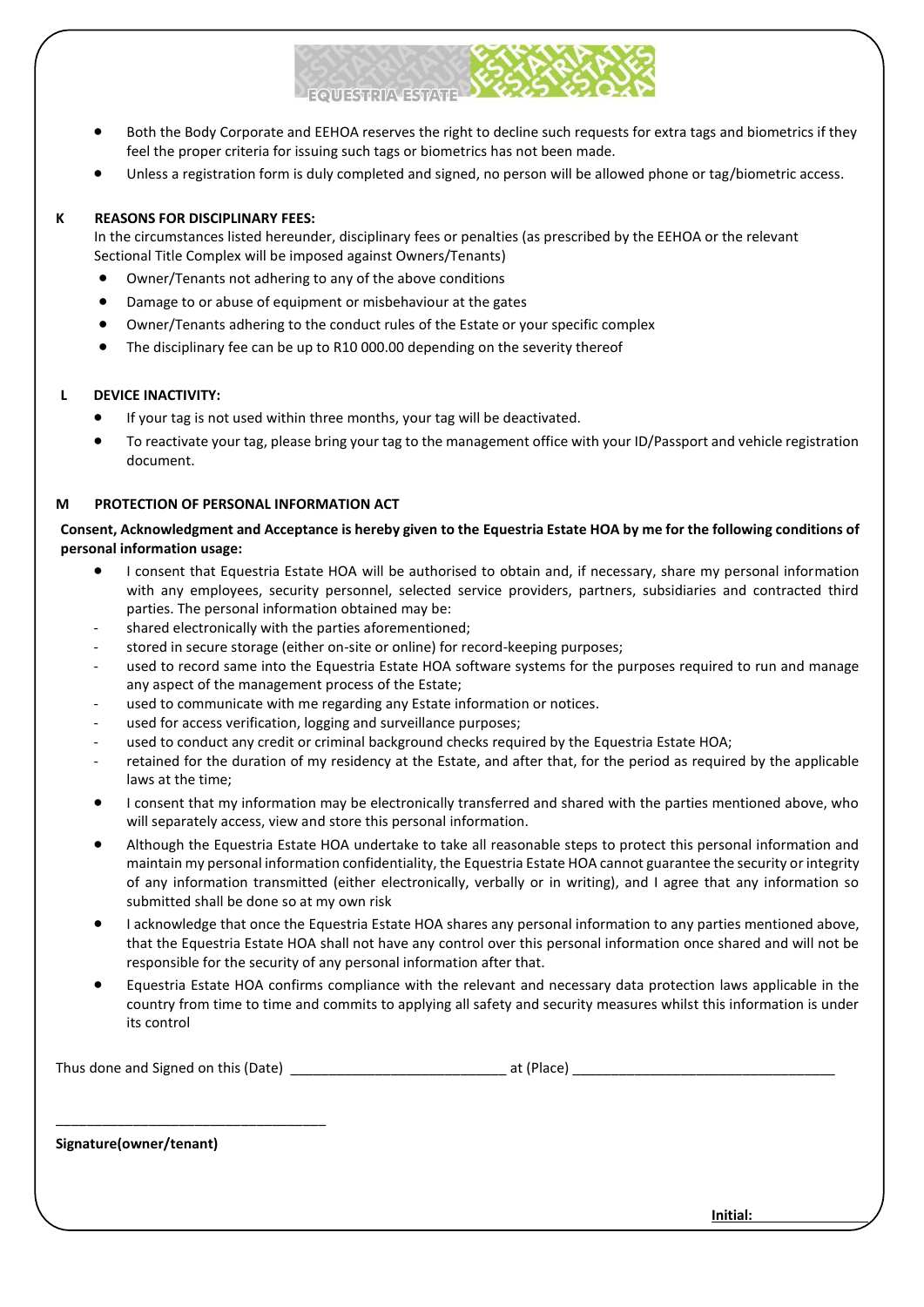

# **I hereby declare the following information to be correct and used to issue the tags/ biometrics for my unit.**

| <b>Full Name/s:</b> | ID/Passport:           |
|---------------------|------------------------|
| Surname:            | <b>Vehicle Make:</b>   |
| Gender:             | <b>Vehicle Model:</b>  |
| Cell:               | <b>Vehicle Colour:</b> |
| Email:              | Vehicle Reg no:        |

| <b>Full Name/s:</b> | ID/Passport:           |
|---------------------|------------------------|
| Surname:            | <b>Vehicle Make:</b>   |
| Gender:             | <b>Vehicle Model:</b>  |
| Cell:               | <b>Vehicle Colour:</b> |
| Email:              | Vehicle Reg no:        |

# **Non-Resident Relative:**

| Name:    | Cell:  |
|----------|--------|
| Surname: | Email: |

# **Non-tag users "Occupants" (Name & Surname):**

|    | <u>.</u>  |
|----|-----------|
|    | <u>o.</u> |
| J. |           |
| −. | <u>o.</u> |

Thus done and Signed on this (Date) \_\_\_\_\_\_\_\_\_\_\_\_\_\_\_\_\_\_\_\_\_\_\_\_\_\_\_\_ at (Place) \_\_\_\_\_\_\_\_\_\_\_\_\_\_\_\_\_\_\_\_\_\_\_\_\_\_\_\_\_\_\_\_\_\_

\_\_\_\_\_\_\_\_\_\_\_\_\_\_\_\_\_\_\_\_\_\_\_\_\_\_\_\_\_\_\_\_\_\_\_

**Signature(owner/tenant)**